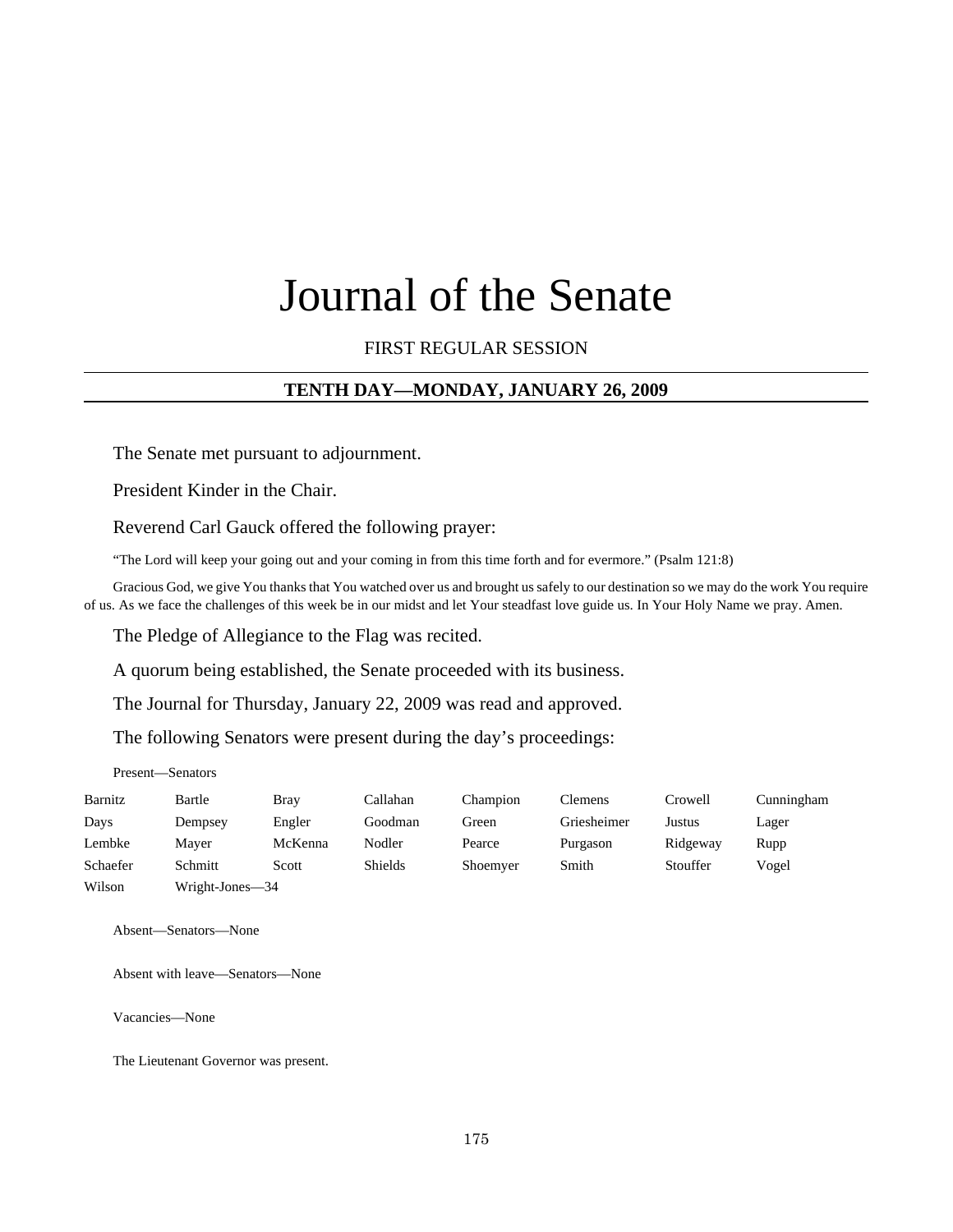### **RESOLUTIONS**

Senator Scott offered Senate Resolution No. 115, regarding A.M. Pyrotechnics, LLC, Buffalo, which was adopted.

Senator Bartle offered Senate Resolution No. 116, regarding Acceleration, LLC, Lee's Summit, which was adopted.

Senator Bartle offered Senate Resolution No. 117, regarding QM Power, Incorporated, Greenwood, which was adopted.

Senator Nodler offered Senate Resolution No. 118, regarding Wildwood Ranch Development, Incorporated, Joplin, which was adopted.

Senator Shields offered Senate Resolution No. 119, regarding Andy R. DeShon, Saint Joseph, which was adopted.

Senator Shields offered Senate Resolution No. 120, regarding DT Search and Designs, LLC, Saint Joseph, which was adopted.

Senator Mayer offered Senate Resolution No. 121, regarding The UPS Store, Poplar Bluff, which was adopted.

Senator Scott offered Senate Resolution No. 122, regarding Ronald H. "Ron" Meyer, Columbia, which was adopted.

Senator Justus offered Senate Resolution No. 123, regarding TWS Technical Services, LLC, Kansas City, which was adopted.

Senator Shoemyer offered Senate Resolution No. 124, regarding Anthony Kottwitz, Unionville, which was adopted.

Senator Ridgeway offered Senate Resolution No. 125, regarding Timothy Zachariah "Zach" Hannon, Gladstone, which was adopted.

Senator Bray offered Senate Resolution No. 126, regarding the Ninety-fourth Birthday of Martha E. Bickel, Richmond Heights, which was adopted.

Senator Schmitt offered Senate Resolution No. 127, regarding Richard Black, Glendale, which was adopted.

Senator Dempsey offered Senate Resolution No. 128, regarding Keith Hazelwood, St. Charles County, which was adopted.

Senator Dempsey offered Senate Resolution No. 129, regarding Dr. Ashley Goodrich, which was adopted.

Senator Dempsey offered Senate Resolution No. 130, regarding Anita Hockett, which was adopted.

Senator Dempsey offered Senate Resolution No. 131, regarding Robert L. "Bob" Scott, which was adopted.

Senator Dempsey offered Senate Resolution No. 132, regarding Dorothy Boshears, which was adopted. Senator Schaefer offered Senate Resolution No. 133, regarding the Research Center for Human-Animal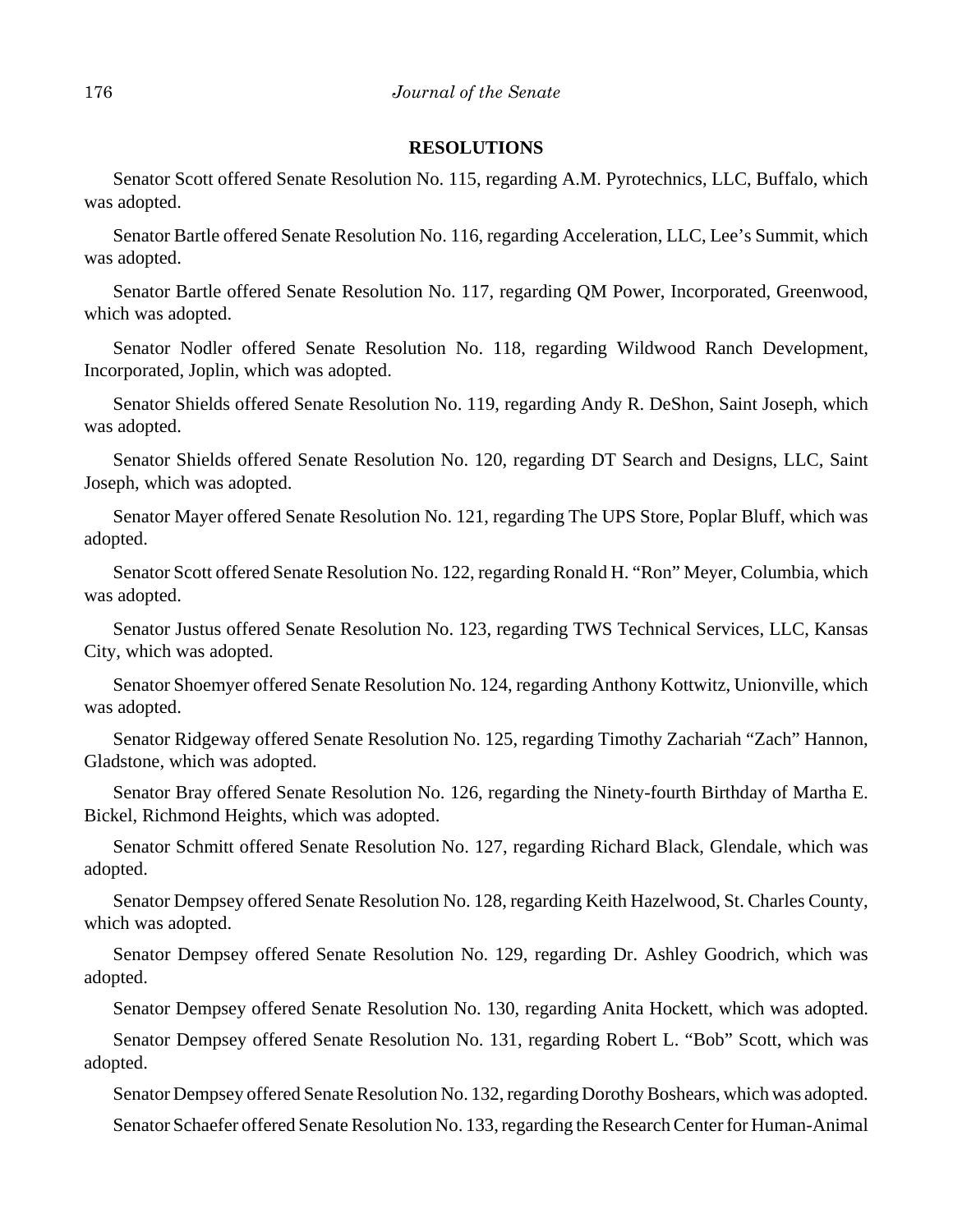Interaction of Columbia, which was adopted.

Senator Schaefer offered Senate Resolution No. 134, regarding Nanoparticle Biochem, Incorporated, Columbia, which was adopted.

Senator Schaefer offered Senate Resolution No. 135, regarding Enginet Technologies, Columbia, which was adopted.

Senator Schaefer offered Senate Resolution No. 136, regarding Producer's Choice Soy Energy, LLC, Moberly, which was adopted.

Senator Lager offered Senate Resolution No. 137, regarding Jamie Leanne Slaten, Clearmont, which was adopted.

Senator Champion offered Senate Resolution No. 138, regarding Transport Graphics, Inc., Springfield, which was adopted.

Senator Engler offered the following resolution:

### SENATE RESOLUTION NO. 139 NOTICE OF PROPOSED RULE CHANGE

Notice is hereby given by the Senator from St. Francois County of the one day notice required by rule of intent to put a motion to adopt the following rule change:

BE IT RESOLVED by the Senate of the Ninety-fifth General Assembly, First Regular Session, that Senate Rule 64 be amended to read as follows:

"Rule 64. A substitute for the text of a bill is not in order until all pending amendments thereto have been disposed of. A substitute bill for an original bill or for a committee substitute shall take the form of an original bill and be subject to floor amendments, except that it shall not be subject to amendment by a further floor substitute. **No floor substitute may be taken up for consideration by the senate unless the substitute bill shall have been distributed to the members of the senate at least one legislative day prior to consideration by the senate.** No further amendments or substitutes may be entertained after the senate adopts a substitute bill."

### Senator Engler offered the following resolution:

### SENATE RESOLUTION NO. 140 NOTICE OF PROPOSED RULE CHANGE

Notice is hereby given by the Senator from St. Francois County of the one day notice required by rule of intent to put a motion to adopt the following rule change:

BE IT RESOLVED by the Senate of the Ninety-fifth General Assembly, First Regular Session, that Senate Rule 29 be amended to read as follows:

"Rule 29. 1. Senate offices **[**and seats in the senate chamber**]** shall be assigned by the committee on administration to the majority and minority caucuses. Each caucus shall make office **[**and senate seat**]** assignments on the basis of seniority as defined in **subsection 2 of** this rule, unless otherwise determined within a caucus, except that Rooms 326 and 327 shall be known as the president pro tem's office and shall be occupied by the senate's president pro tem**, and beginning with the 96th general assembly, Room 319 shall be known as the office of the majority floor leader and shall be occupied by the senate majority floor leader, and Room 333 shall be known as the office of the minority floor leader and shall be occupied by the senate minority floor leader**. Upon retirement from service as pro tem, that senator shall vacate the pro tem's office and shall have first choice of available vacant offices of his **or her** caucus, regardless of **[**his**]** seniority status. **Beginning with the 96th general assembly, upon retirement from service as majority floor leader or minority floor leader, that senator shall vacate the designated office space and shall have first choice of available vacant offices of his or her caucus, regardless of seniority status. In the event that the president pro tem and the majority floor leader are vacating their respective offices at the same time, the president pro tem shall have the first choice, with the majority floor leader selecting second, of vacant offices of their caucus.** Except for the outgoing president pro tem, **majority floor leader and minority floor leader** who **[**is**] are** required to vacate **[**the designated pro tem's office**] their designated offices**, no senator shall be required to relinquish any office or seat once assigned to him.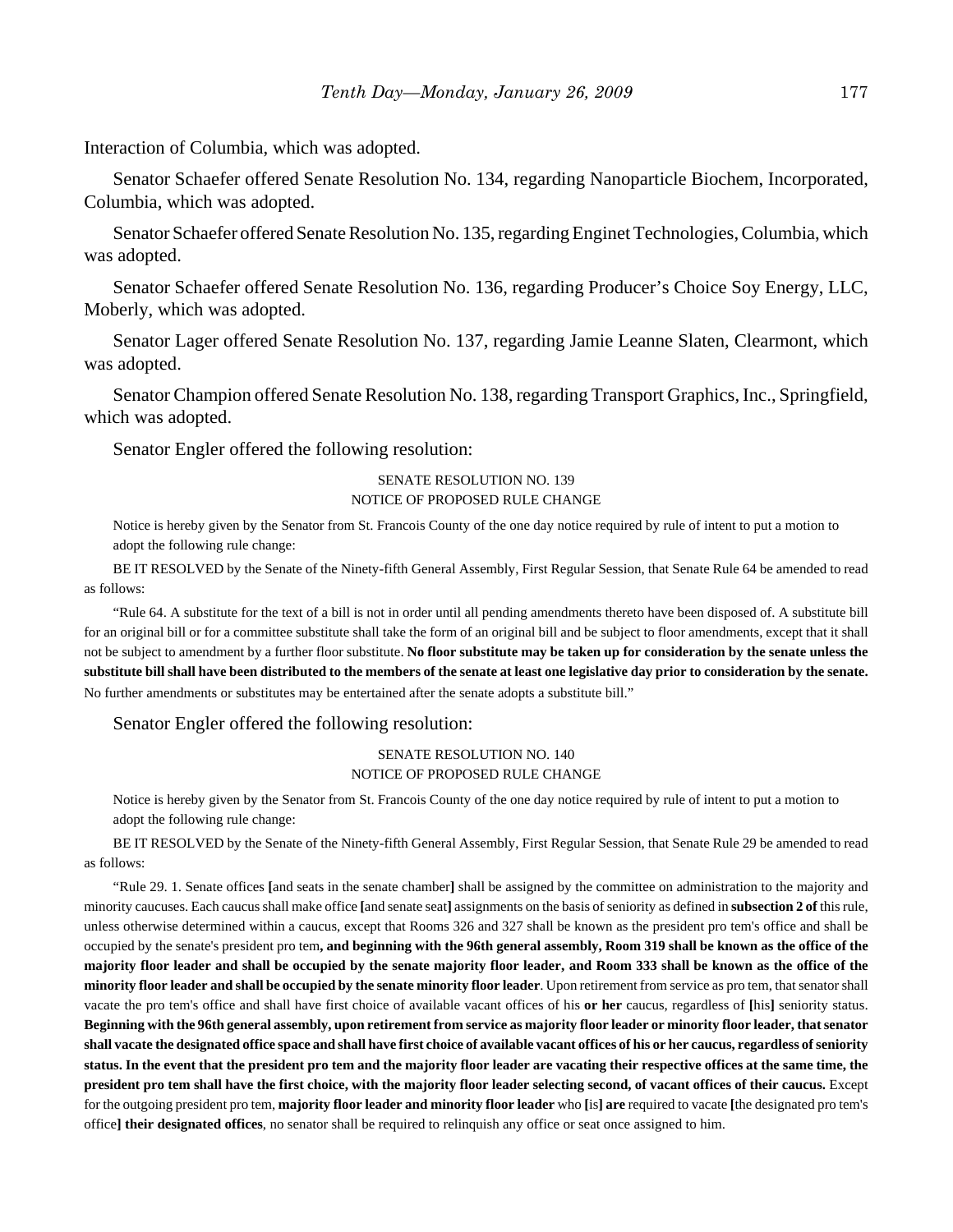2. Seniority shall be determined by each caucus on the basis of length of service. Length of service means:

(a) Continuous senate service;

(b) In the case of equal continuous senate service, prior non-continuous senate service;

(c) In the case of equal continuous and prior non-continuous senate service, prior house service.

3. When two or more members of the same party have the same length of service, their respective seniority shall be determined by their party caucus.

**4. Beginning with the 96th general assembly, senate seat number 26 shall be known as the seat of the president pro tem and shall be occupied by the senate's president pro tem; senate seat number 25 shall be known as the seat of the senate majority floor leader and shall be occupied by the senate majority floor leader; and senate seat number 28 shall be known as the seat of the senate minority floor leader and shall be occupied by the senate minority floor leader.**

**5. Beginning with the 96th general assembly, seats in the senate chamber, other than those described in subsection 4 of this rule, shall be determined by seniority. For purposes of this subsection, seniority shall be determined as follows:**

**(1) Continuous senate service;**

**(2) In the case of equal continuous senate service, majority party members shall have seniority over minority party members;**

**(3) In the case of equal continuous senate service by members of the same party, prior non-continuous senate service;**

**(4) In the case of equal continuous and prior non-continuous senate service by members of the same party, prior house service;**

**(5) In the case of equal continuous and equal prior non-continuous senate service and equal prior house service by members of the same party, seniority shall be determined by the caucus of that party.**".

Senator Engler offered the following resolution:

### SENATE RESOLUTION NO. 141 NOTICE OF PROPOSED RULE CHANGE

BE IT RESOLVED by the Senate of the Ninety-fifth General Assembly, First Regular Session, that Senate Rule 96 be amended to read as follows:

"Rule 96. 1. Laptop computers may be used **[**by the press at the press table and by the research staff at the research table**]** in the Senate Chamber as long as their use does not violate Rule 78 or is otherwise disruptive to the business of the Senate. **If a senator is engaged in debate or discussion, he or she shall close the screen of his or her laptop computer completely during the period of debate or discussion.** No person shall take any photograph in the Senate Gallery. Persons with cameras, flash cameras, lights, or other paraphernalia may be allowed to use such devices at committee meetings with the permission of the Chairman as long as they do not prove disruptive to the decorum of the committee. Smoking is not permissible in the Senate Chamber or Gallery, the Kirchoff Gallery, the Pershing Gallery, the Bingham Gallery, committee rooms, lounge, the hallways, restrooms or elevators.

2. For the purpose of compliance with the Americans with Disabilities Act, the President Pro Tem may designate a portion of the Senate Chamber as handicap accessible and such areas shall not be considered a part of the floor of the Senate for the purposes of section 21.420, RSMo. Persons using such area shall not lobby members of the Senate while going to and from or while using the designated area.".

President Pro Tem Shields referred **SR 141** to the Committee on Rules, Joint Rules, Resolutions and Ethics.

Senator Vogel offered Senate Resolution No. 142, regarding PureFlow Technologies, Incorporated, Jefferson City, which was adopted.

Senator Pearce offered Senate Resolution No. 143, regarding InnovaPrep Division of AlburtyLab, Incorporated, Drexel, which was adopted.

### **CONCURRENT RESOLUTIONS**

Senator Pearce offered the following concurrent resolution:

### SENATE CONCURRENT RESOLUTION NO. 13

WHEREAS, international education is a critical component of higher education in Missouri and contributes to the economy of the state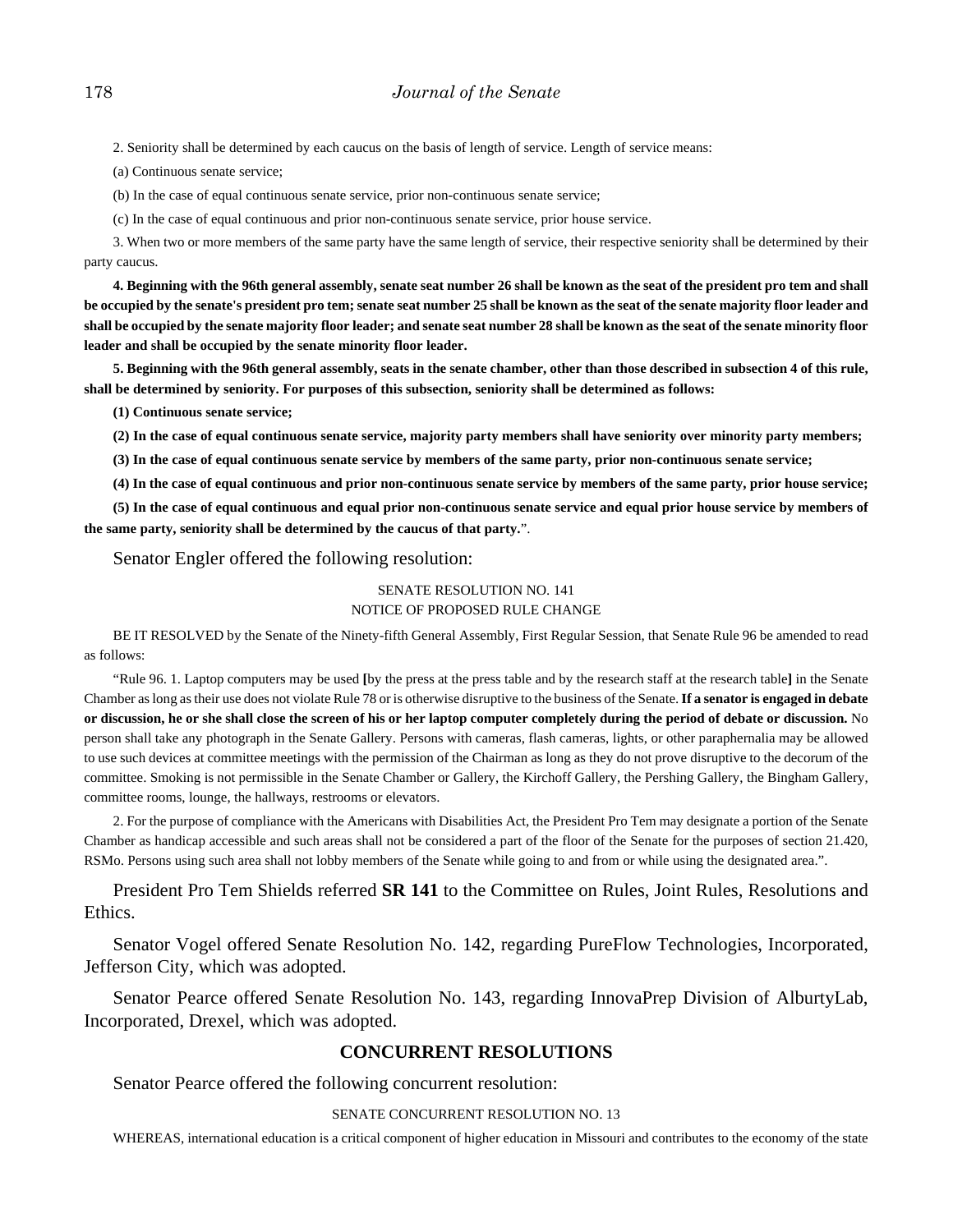and to a diverse college environment, enhancing both academic and extra-curricular programs; and

WHEREAS, international education is critical to promoting a broadened worldview and therefore preparing Missourians for life and work in the global economy and creating a diverse academic environment by exchanging scholars and students between countries and building the foundation for future business success; and

WHEREAS, higher education should emphasize international education, including foreign language instruction and study abroad in order to ensure graduates have the cross-cultural skills necessary to function effectively in the global workforce; and

WHEREAS, the Missouri General Assembly recognizes the social importance of cultural awareness, the need to promote study-abroad programs that serve Missouri students and the economic significance of international students who come to Missouri for educational opportunities provided by the state; and

WHEREAS, the net contribution to our state's economy by international students and their families was estimated at over \$237 million in 2007-2008 and a strategy at the state and national level is needed to ensure America's status as a magnet for international students and scholars; and

WHEREAS, the economy of Missouri is inextricably tied to the rest of the world and state economic development depends upon a deliberate strategic development plan that includes recognition of the role of international education in all its facets; and

WHEREAS, heightened cultural awareness is critical to national interests and is a critical component of foreign policy, and Missouri's colleges and universities play a key role in developing foreign language and foreign-area expertise by promoting language study, study abroad, and faculty exchange programs; and

WHEREAS, the United States' national security and economic interests and competitiveness depend significantly on the country's ability to provide future leaders with the best education possible:

NOW, THEREFORE, BE IT RESOLVED by the members of the Missouri Senate, Ninety-fifth General Assembly, First Regular Session, the House of Representatives concurring therein, that international education is an essential component of the future of the State of Missouri and the Missouri General Assembly supports and encourages students and faculty to promote international education as a part of curricular and extra-curricular life at the State's colleges and universities to ensure that students and future leaders are prepared to meet the challenges of a global society; and

BE IT FURTHER RESOLVED that the Secretary of the Senate be instructed to prepare properly inscribed copies of this resolution for each institution of higher education in this state.

### **INTRODUCTION OF BILLS**

The following Bills were read the 1st time and ordered printed:

**SB 238**–By Callahan.

An Act to repeal section 143.121, RSMo, and to enact in lieu thereof one new section relating to the determination of Missouri adjusted gross income for tax purposes.

**SB 239**–By Bartle and Justus.

An Act to repeal section 476.682, RSMo, and to enact in lieu thereof one new section relating to compensation of senior judges and senior commissioners.

### **SB 240**–By Bray.

An Act to amend chapter 389, RSMo, by adding thereto one new section relating to regulation of contract carriers that transport railroad employees, with penalty provisions.

### **SB 241**–By Bray.

An Act to repeal sections 143.091, 143.121, 143.225, 143.261, 143.431, 143.451, 143.461, 143.471, 144.010, 144.030, and 144.190, RSMo, and to enact in lieu thereof nine new sections relating to taxation, with an effective date.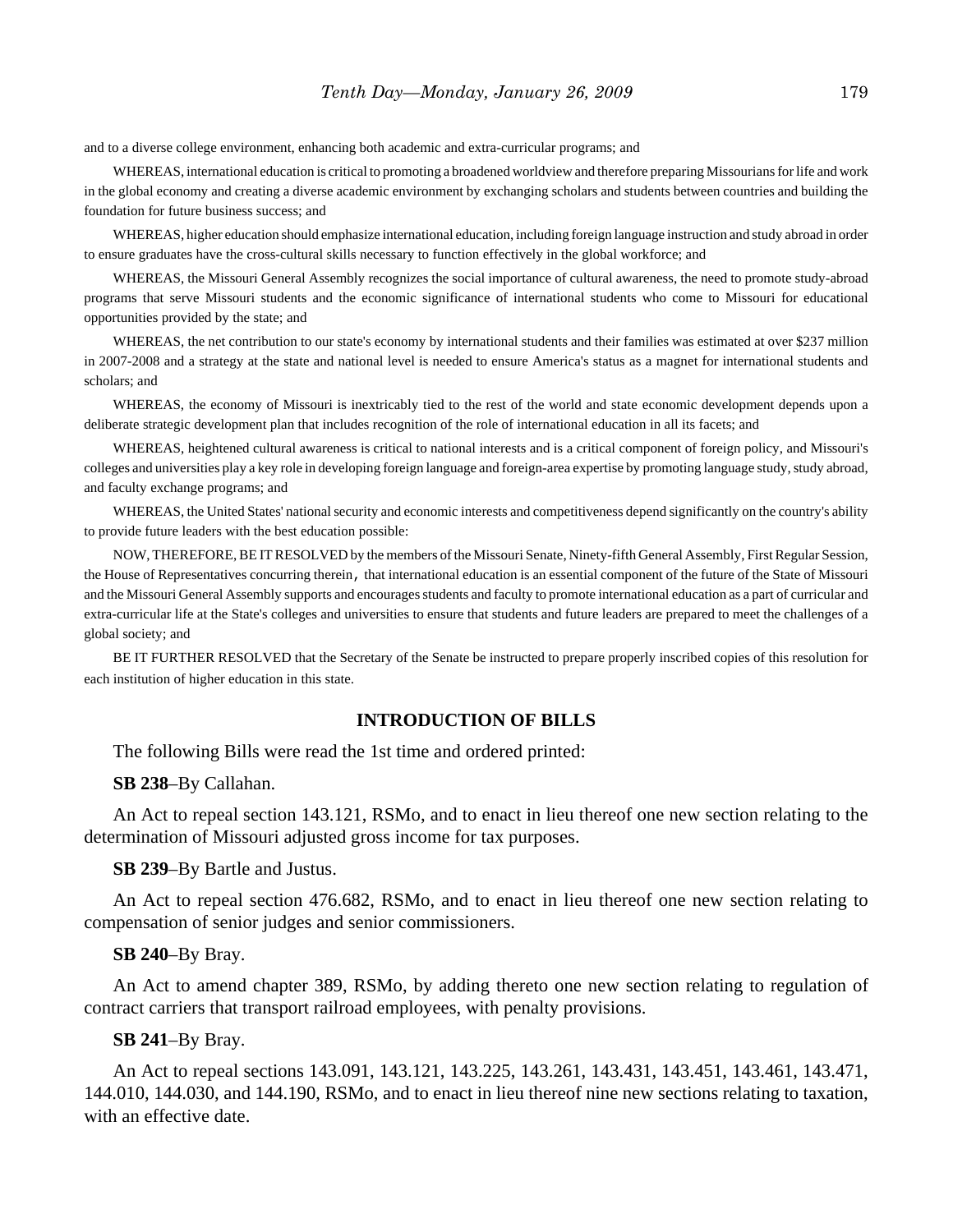# **SB 242**–By Pearce.

An Act to repeal section 204.569, RSMo, and to enact in lieu thereof one new section relating to sewer subdistricts.

# **SB 243**–By Pearce.

An Act to amend chapter 408, RSMo, by adding thereto one new section relating to the sale of deficiency waiver addendums and other similar products associated with certain loan transactions.

# **SB 244**–By Dempsey.

An Act to amend chapter 191, RSMo, by adding thereto one new section relating to personal care services for certain disabled adults.

# **SB 245**–By Schaefer.

An Act to amend chapter 407, RSMo, by adding thereto one new section relating to the notification of data security breaches.

# **SB 246**–By Schaefer.

An Act to amend chapter 135, RSMo, by adding thereto one new section relating to regional economic development initiatives.

# **SB 247**–By Schaefer.

An Act to repeal section 64.170, RSMo, and to enact in lieu thereof one new section relating to county ordinances establishing minimum standards for residential occupancy.

# **SB 248**–By Schaefer.

An Act to repeal section 67.1360, RSMo, and to enact in lieu thereof one new section relating to the imposition of a transient guest tax by certain municipalities.

# **SB 249**–By Schaefer.

An Act to repeal sections 28.160, 41.950, 347.179, 351.047, 351.120, 351.125, 351.127, 351.145, 351.155, 351.484, 351.592, 351.594, 351.598, 351.602, 351.690, 355.016, 355.021, 355.066, 355.071, 355.176, 355.688, 355.706, 355.796, 355.806, 355.811, 355.821, 355.856, and 356.211, RSMo, and to enact in lieu thereof thirty new sections relating to corporate filings with the secretary of state.

# **SB 250**–By Smith.

An Act to amend chapter 217, RSMo, by adding thereto four new sections relating to the stop HIV/AIDS in prison act.

# **SB 251**–By Smith.

An Act to repeal sections 130.011, 130.034, and 130.041, RSMo, and to enact in lieu thereof three new sections relating to campaign finance.

# **SB 252**–By Smith, Griesheimer and Pearce.

An Act to amend chapter 348, RSMo, by adding thereto two new sections relating to tax credits to encourage equity investments in technology-based early stage Missouri businesses.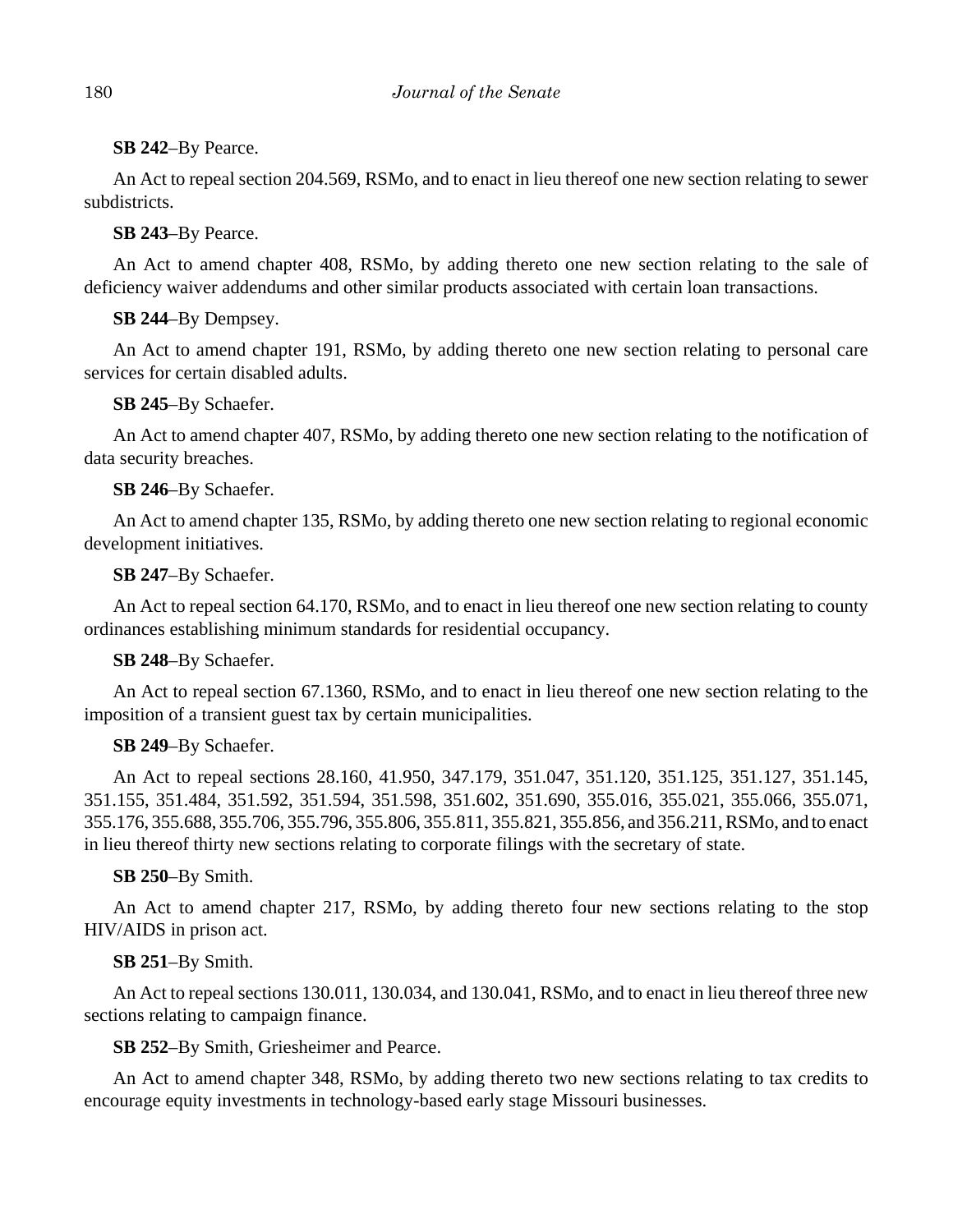**SB 253**–By Justus.

An Act to repeal section 162.492, RSMo, and to enact in lieu thereof one new section relating to elections of school board members.

### **MESSAGES FROM THE GOVERNOR**

The following messages were received from the Governor, reading of which was waived:

GOVERNOR OF MISSOURI

Jefferson City

### 65102

#### January 22, 2009

To the Senate of the 95th General Assembly of the State of Missouri:

The following addendum should be made to the appointment of Susan Eckles to the Missouri Planning Council for Developmental Disabilities, submitted on January 15, 2009. Line 1 and 2 should be amended as follows:

"Susan Eckles, 8650 Delmar Boulevard, Apartment 1E, University City, Saint Louis County, Missouri 63124, as a member of the Missouri Planning Council for Developmental Disabilities,"

> Respectfully submitted, Jeremiah W. (Jay) Nixon Governor

Also,

#### GOVERNOR OF MISSOURI

Jefferson City

65102

January 22, 2009

To the Senate of the 95th General Assembly of the State of Missouri:

I have the honor to transmit to you herewith for your advice and consent the following appointment:

Richard H. Frueh, Republican, 10 Beacon Hill Lane, Creve Coeur, Saint Louis County, Missouri 63141, as a member of the Dam and Reservoir Safety Council, for a term ending April 3, 2009, and until his successor is duly appointed and qualified; vice, reappointed to a full term.

> Respectfully submitted, Jeremiah W. (Jay) Nixon Governor

Also,

### GOVERNOR OF MISSOURI Jefferson City 65102 January 26, 2009

To the Senate of the 95th General Assembly of the State of Missouri:

The following addendum should be made to the appointment of Ronald J. Levy as the Director of the Department of Social Services, submitted on January 21, 2009. Line 1 should be amended as follows:

"Ronald J. Levy, 21 Claremont Lane, Saint Louis, Saint Louis County, Missouri 63124,"

Respectfully submitted, Jeremiah W. (Jay) Nixon Governor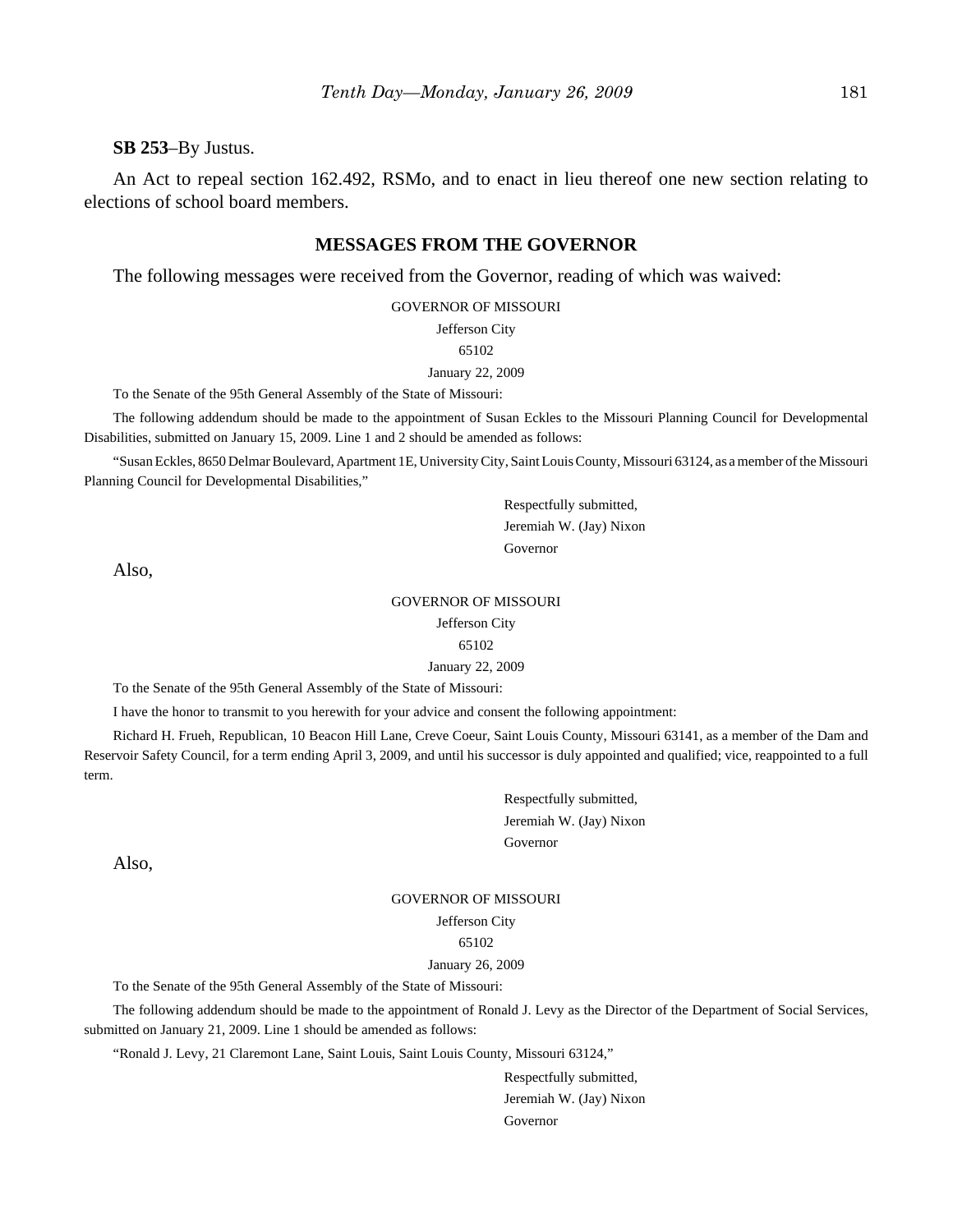Also,

#### GOVERNOR OF MISSOURI

#### Jefferson City

#### 65102

#### January 22, 2009

To the Senate of the 95th General Assembly of the State of Missouri:

I have the honor to transmit to you herewith for your advice and consent the following appointment:

Patrice O. Mugg, 626 North Geyer Road, Kirkwood, Saint Louis County, Missouri 63122, as a member of the Children's Trust Fund Board, for a term ending September 15, 2010, and until her successor is duly appointed and qualified; vice, reappointed to a full term.

> Respectfully Submitted, Jeremiah W. (Jay) Nixon

Governor

Also,

### GOVERNOR OF MISSOURI Jefferson City 65102 January 22, 2009

To the Senate of the 95th General Assembly of the State of Missouri:

I have the honor to transmit to you herewith for your advice and consent the following appointment:

Kit O. Stahlberg, 416 North Chamber, Apartment B3, Fredericktown, Madison County, Missouri 63645, as a member of the Missouri Planning Council for Developmental Disabilities, for a term ending June 30, 2011, and until his successor is duly appointed and qualified; vice, reappointed to a full term.

> Respectfully Submitted, Jeremiah W. (Jay) Nixon Governor

President Pro Tem Shields referred the above appointments, along with the appointments appearing on pages 164 - 166 of the Senate Journal for Thursday, January 22, 2009, to the Committee on Gubernatorial Appointments.

### **REFERRALS**

President Pro Tem Shields referred **SCR 11** to the Committee on Rules, Joint Rules, Resolutions and Ethics.

### **SECOND READING OF CONCURRENT RESOLUTIONS**

The following Concurrent Resolution was read the 2nd time and referred to the Committee indicated:

**SCR 12— Rules, Joint Rules, Resolutions and Ethics.** 

### **SECOND READING OF SENATE BILLS**

The following Bills were read the 2nd time and referred to the Committees indicated:

**SB 151**—Financial and Governmental Organizations and Elections.

**SB 152**—Education.

**SB 153**—Agriculture, Food Production and Outdoor Resources.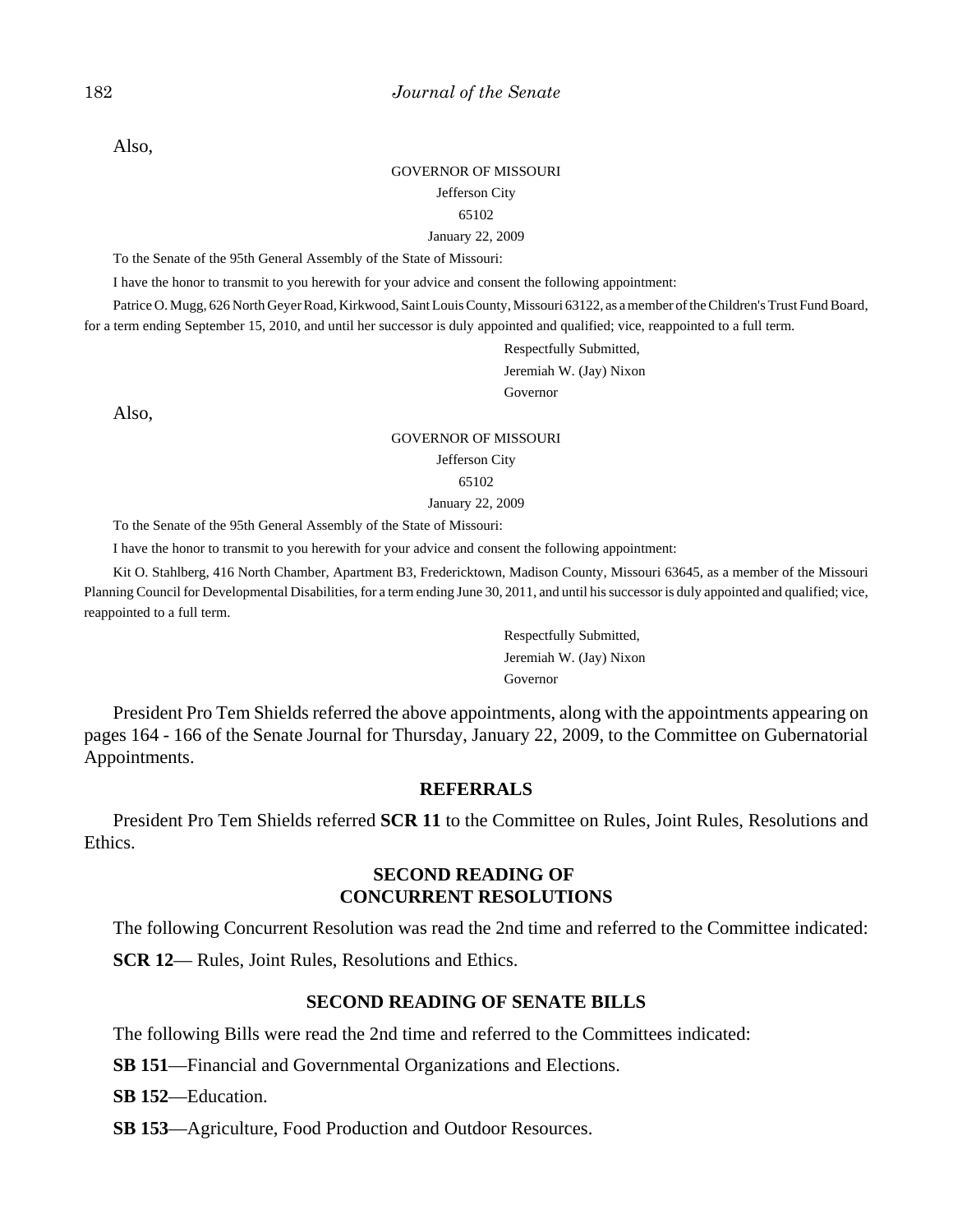- **SB 154**—Jobs, Economic Development and Local Government.
- **SB 155**—Governmental Accountability and Fiscal Oversight.
- **SB 156**—General Laws.
- **SB 157**—Health, Mental Health, Seniors and Families.
- **SB 158**—Agriculture, Food Production and Outdoor Resources.
- **SB 159**—Judiciary and Civil and Criminal Jurisprudence.
- **SB 160**—Judiciary and Civil and Criminal Jurisprudence.
- **SB 161**—Veterans' Affairs, Pensions and Urban Affairs.
- **SB 162**—Governmental Accountability and Fiscal Oversight.
- **SB 163**—Governmental Accountability and Fiscal Oversight.
- **SB 164**—Jobs, Economic Development and Local Government.
- **SB 165**—Jobs, Economic Development and Local Government.
- **SB 166**—Judiciary and Civil and Criminal Jurisprudence.
- **SB 167**—Small Business, Insurance and Industry.
- **SB 168**—Jobs, Economic Development and Local Government.
- **SB 169**—Small Business, Insurance and Industry.
- **SB 170**—Health, Mental Health, Seniors and Families.
- **SB 171**—General Laws.
- **SB 172**—Commerce, Consumer Protection, Energy and the Environment.
- **SB 173**—Governmental Accountability and Fiscal Oversight.
- **SB 174**—Ways and Means.
- **SB 175**—Education.
- **SB 176**—Health, Mental Health, Seniors and Families.
- **SB 177**—Transportation.
- **SB 178**—Transportation.
- **SB 179**—General Laws.
- **SB 180**—Judiciary and Civil and Criminal Jurisprudence.
- **SB 181**—Judiciary and Civil and Criminal Jurisprudence.
- **SB 182**—Education.
- **SB 183**—Progress and Development.
- **SB 184**—General Laws.
- **SB 185**—Commerce, Consumer Protection, Energy and the Environment.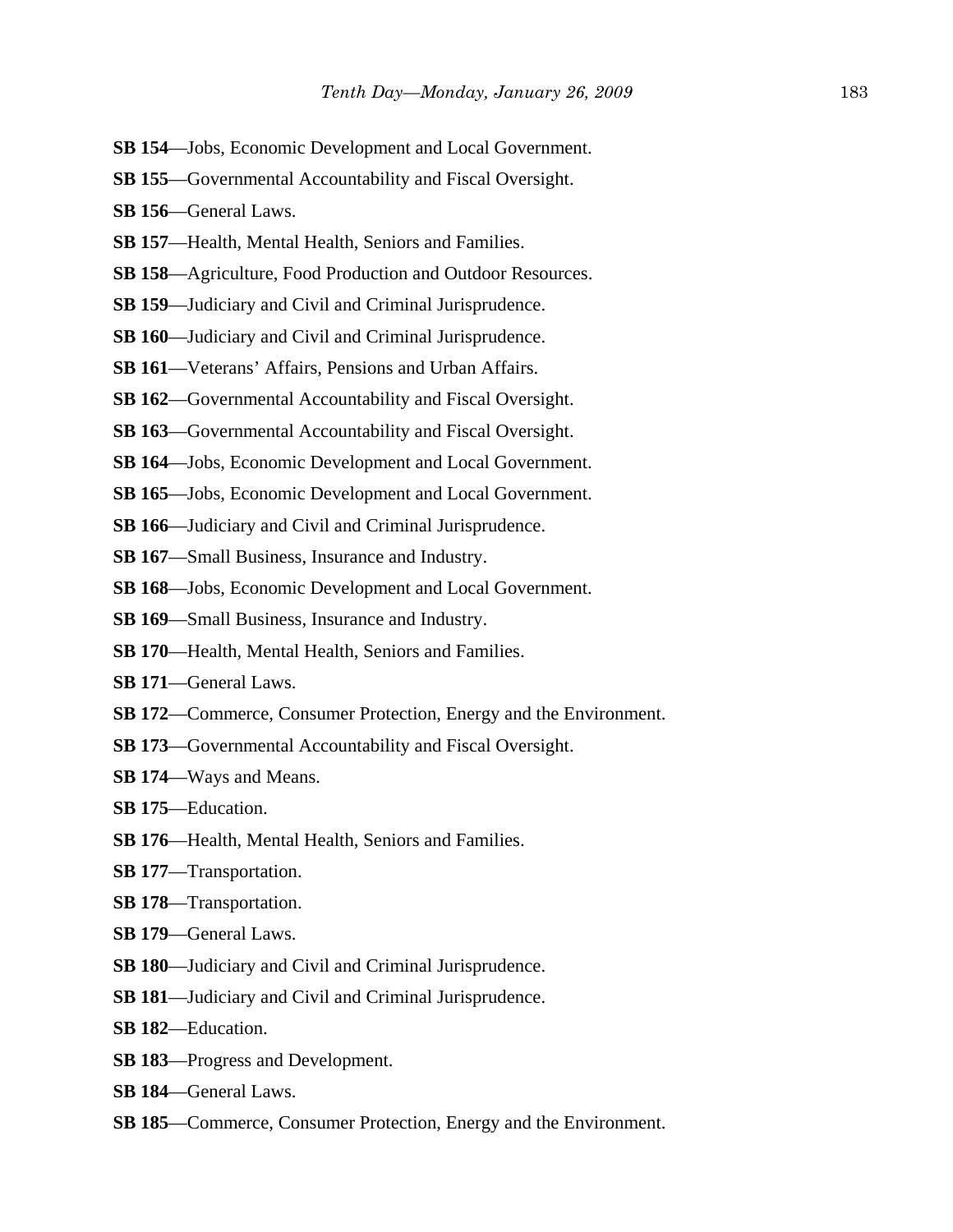- **SB 186**—Agriculture, Food Production and Outdoor Resources.
- **SB 187**—Ways and Means.
- **SB 188**—Commerce, Consumer Protection, Energy and the Environment.
- **SB 189**—General Laws.
- **SB 190**—General Laws.
- **SB 191**—Ways and Means.
- **SB 192**—Judiciary and Civil and Criminal Jurisprudence.
- **SB 193**—Jobs, Economic Development and Local Government.
- **SB 194**—Agriculture, Food Production and Outdoor Resources.
- **SB 195**—Agriculture, Food Production and Outdoor Resources.
- **SB 196**—Jobs, Economic Development and Local Government.
- **SB 197**—General Laws.
- **SB 198**—Veterans' Affairs, Pensions and Urban Affairs.
- **SB 199**—Judiciary and Civil and Criminal Jurisprudence.
- **SB 200**—Judiciary and Civil and Criminal Jurisprudence.

### **RE-REFERRALS**

President Pro Tem Shields re-referred **SB 118** to the Committee on Commerce, Consumer Protection, Energy and the Environment.

On motion of Senator Engler, the Senate recessed until 6:00 p.m.

### **RECESS**

The time of recess having expired, the Senate was called to order by Senator Schmitt.

### **MESSAGES FROM THE HOUSE**

The following messages were received from the House of Representatives through its Chief Clerk:

Mr. President: I am instructed by the House of Representatives to inform the Senate that the House has taken up and passed **HCR 5**.

#### HOUSE CONCURRENT RESOLUTION NO. 5

Relating to disapproving the recommendations of the Missouri Citizens' Commission on Compensation for Elected Officials.

### BE IT ENACTED BY THE GENERAL ASSEMBLY OF THE STATE OF MISSOURI, AS FOLLOWS:

Whereas, Article XIII, Section 3 of the Missouri Constitution charges the Missouri Citizens' Commission on Compensation for Elected Officials with setting the amounts of compensation paid to statewide elected officials, legislators, and judges; and

Whereas, the Constitution provides the Commission with a four-month window prior to its constitutional deadline for making salary recommendations to hold public hearings around the state to gather testimony related to salaries for affected state officials and to carefully consider whether pay increases are warranted; and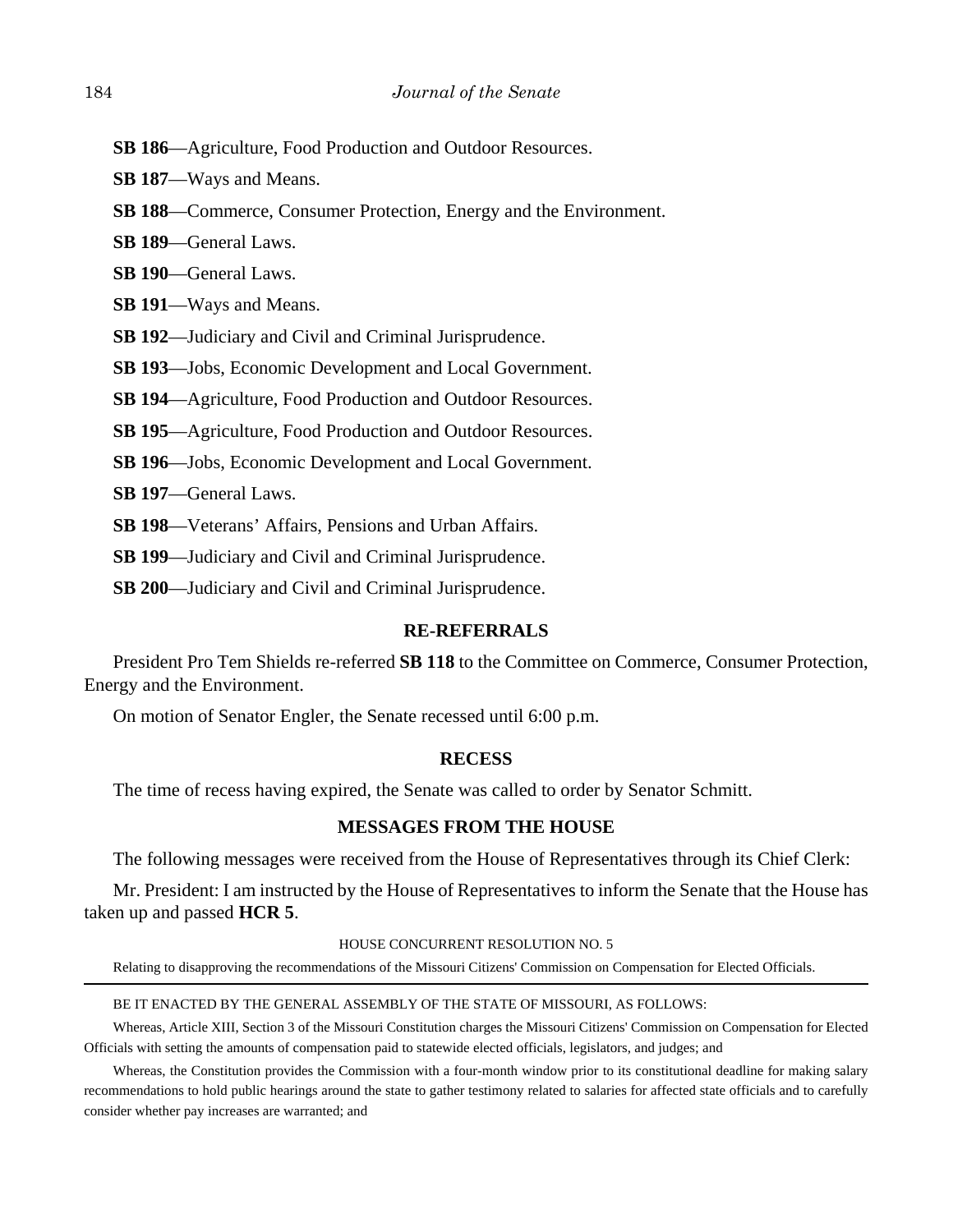Whereas, the Missouri Citizens' Commission on Compensation of Elected Officials has recommended that statewide elected officials, legislators, and judges receive a cost-of-living adjustment only if a cost-of-living adjustment is approved by the Missouri General Assembly for all state employees; and

Whereas, in addition, the Commission recommended a pay increase of \$1,500 annually to each of the state's associate circuit court judges and that judges be allowed a per diem for attending an annual three-day judicial conference which equals the per diem received by member of the Missouri General Assembly. Such recommendations are not contingent upon the approval of a cost-of-living adjustment for all state employees; and

Whereas, the Commission's recommendations shall take effect unless disapproved by the General Assembly through a concurrent resolution process passed by two-thirds majorities in each legislative chamber before February 1, 2009:

Now, therefore, be it resolved by the members of the House of Representatives of the Ninety-fifth General Assembly, First Regular Session, the Senate concurring therein, that the recommendations of the Missouri Citizens' Commission on Compensation for Elected Officials be disapproved; and

Be it further resolved that the Chief Clerk of the Missouri House of Representatives be instructed to prepare a properly inscribed copy of this resolution for Governor Jay Nixon.

In which the concurrence of the Senate is respectfully requested.

Read 1st time.

Also,

Mr. President: I am instructed by the House of Representatives to inform the Senate that the Speaker has appointed the following Representatives to act with a like committee from the Senate pursuant to **HCR 10**. Representatives Zerr, McNary, Riddle, Gatschenberger, Schlottach, Schoeller, Scavuzzo, Yaeger, Harris and Brown (50).

Also,

Mr. President: I am instructed by the House of Representatives to inform the Senate that the Speaker has appointed the following Representatives to act with a like committee from the Senate pursuant to **HCR 11**. Representatives: Diehl, Jones (89), Stevenson, Cox, Flook, Pratt, Talboy, Grill, Bringer and Storch.

### **COMMUNICATIONS**

President Pro Tem Shields submitted the following:

January 26, 2009

Ms. Terry Spieler Secretary of the Senate Room 325, State Capitol Jefferson City, MO 65101

Dear Ms. Spieler,

At the request of the Minority Floor Leader, please remove Senator Bray from the Committee on Small Business, Insurance and Industry, and replace her with Senator Days.

Sincerely,

/s/ Charlie Shields Charles W. Shields

Also,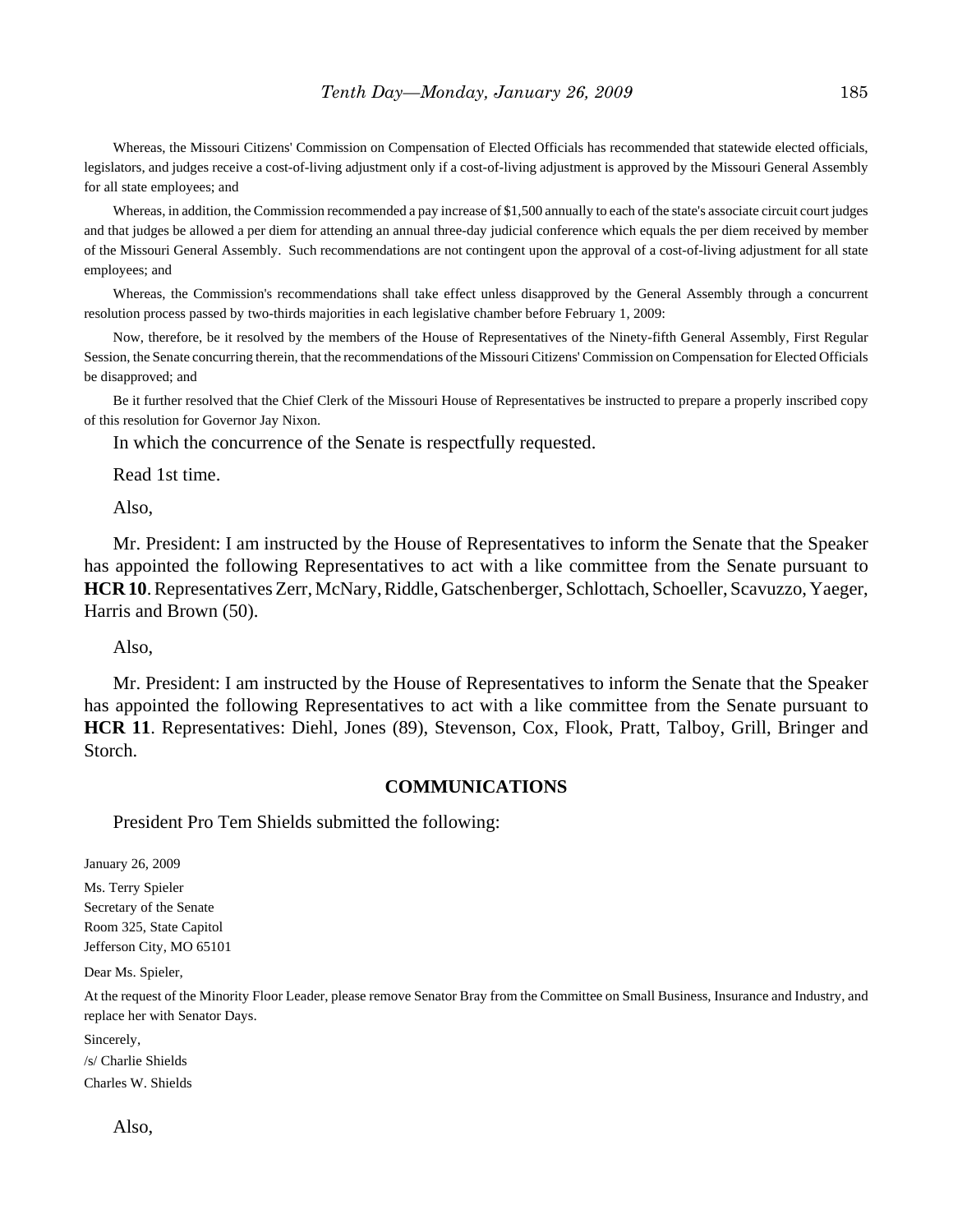January 26, 2009

Ms. Terry Spieler Secretary of the Senate State Capitol, Room 325 Jefferson City, MO 65101

Dear Ms. Spieler,

I am hereby establishing the **Senate Select Committee on Oversight of Federal Stimulus Plan**. This committee will be charged with studying and analyzing strategies for securing the maximum amount of federal dollars for Missouri and Missourians that will come from the anticipated federal economic stimulus plan of 2009. The committee will consist of 13 members, and shall issue recommendations in a report to the Senate by March 12, 2009. The members of the committee are as follows:

Senator Scott Rupp - Chairman

Senator Rita Heard Days - Vice-Chairman

Senator Chuck Purgason

Senator Eric Schmitt

Senator David Pearce

Senator Kurt Schaefer

Senator LuAnn Ridgeway

Senator Tom Dempsey

Senator Jack Goodman

Senator Victor Callahan

Senator Jolie Justus

Senator Bill Stouffer

Senator Jason Crowell

If you have any questions, please do not hesitate to contact me.

Sincerely,

/s/ Charlie Shields

Charlie Shields

# **INTRODUCTIONS OF GUESTS**

Senator Pearce introduced to the Senate, Dr. Larry Sneider, Harrisonville.

Senator Dempsey introduced to the Senate, Dr. Larry J. Davis, O.D., F.A.A.O., his wife, Janice, and their daughter, Sydni; and Kate Mabry, St. Louis.

On motion of Senator Engler, the Senate adjourned under the rules.

# SENATE CALENDAR

# ELEVENTH DAY-TUESDAY, JANUARY 27, 2009

# FORMAL CALENDAR

# SECOND READING OF SENATE BILLS

SB 201-Cunningham SB 202-Schaefer